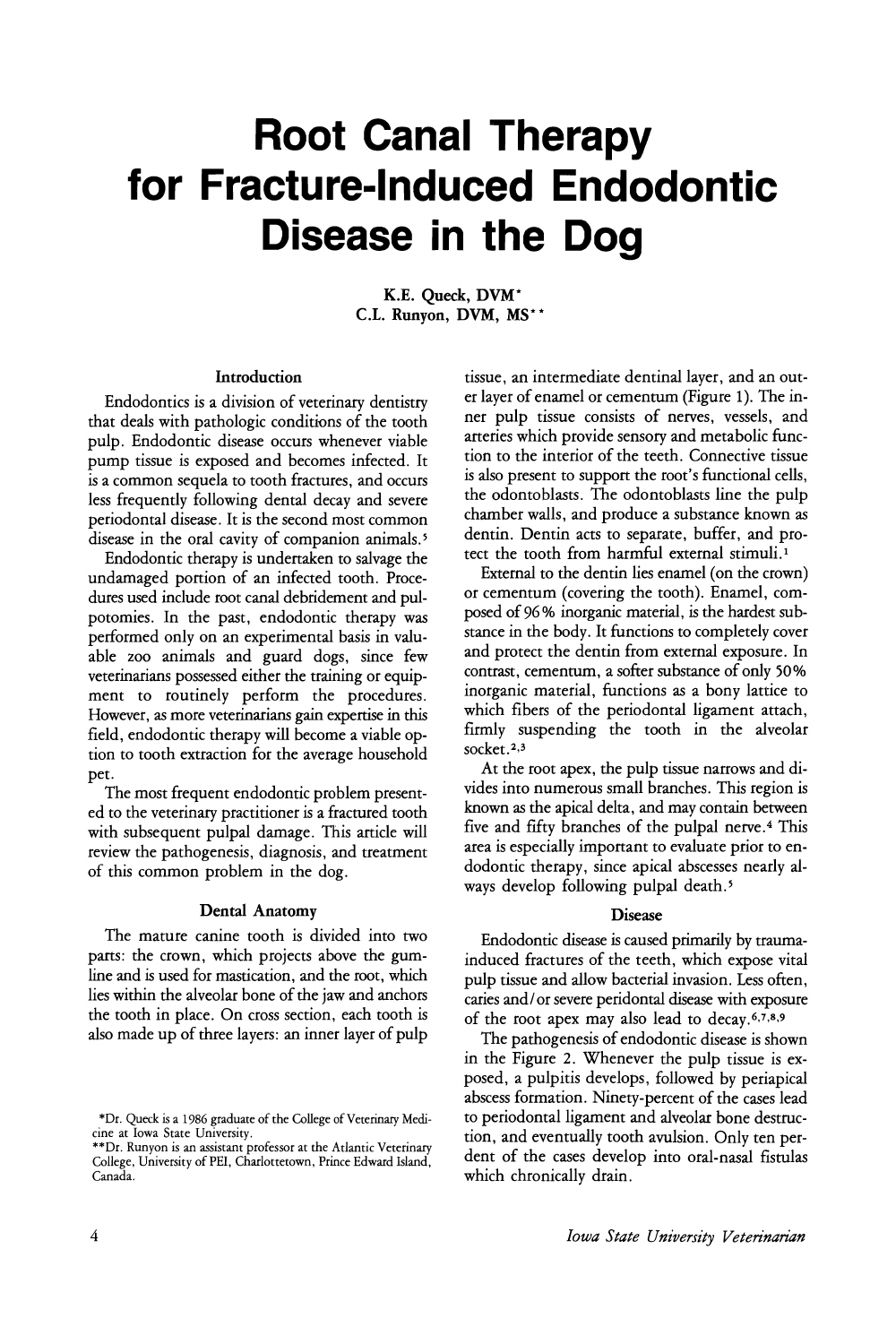

FIGURE 1: Normal anatomy of a multi-rooted tooth in the dog.<sup>2</sup>



FIGURE 2: Pathogenesis of endodontic disease in the dog.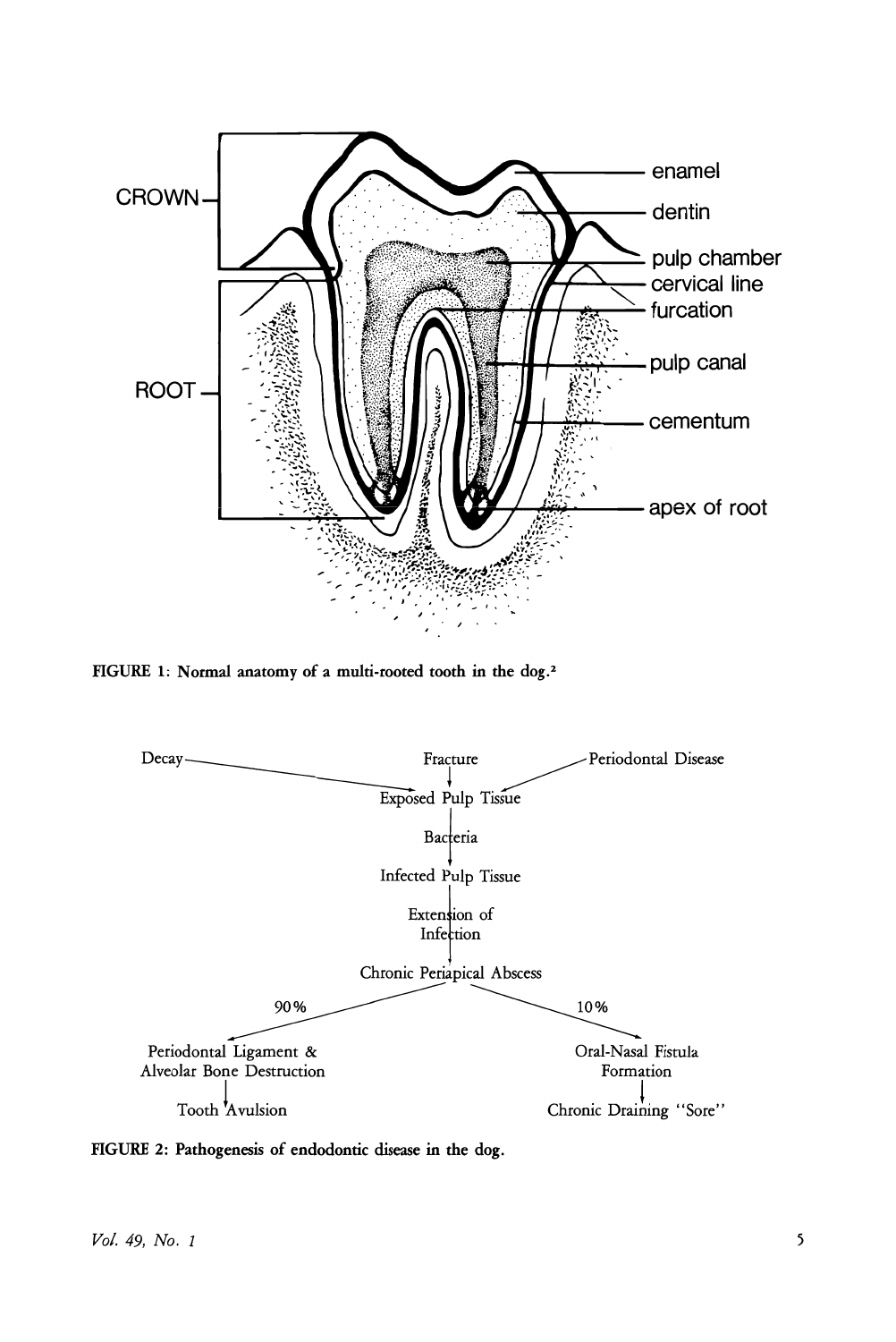## **Diagnosis**

Diagnosis of endodontic disease is difficult since animals rarely will show signs associated with exposed nerve endings and subsequent pulpal infection.<sup>10</sup> Signs seen are associated with pulpal pain, and include favoring one side of the mouth when chewing, rubbing the mouth with the paws, lethargy, and fever. A reluctance to retrieve objects by obedience-trained dogs may also be noticed. However, these subjective signs of endodontic disease disappear as the pulpal nerve tissues become more devitalized and unable to respond, and the pain diminishes. 7,9

Cross changes from endodontic disease may also be present. Externally, swelling, abscesses, and oralnasal fistulas may be evident. On oral exam, pulp tissue vitality can be evaluated by the color of the dentin over the end of the pulp chamber or the translucent characteristics of the tooth.<sup>1</sup> If the pulp tissue is black, it has been exposed for a long period of time and is necrotic. If the pulp tissue is red or pink, exposure has occurred more recently and pulpal death will follow within the next six to eighteen months. If the end of the pulp chamber is tan or brown in color, the tooth has successfully protected the pulp tissue by secondary dentin deposition, and will remain vital. A pinkish transluscent hue to the enamel is indicative of pulpal hemorrhage, while pulpal devitalization will give the tooth a dull gray color.

Radiographically, endodontic disease can be diagnosed by examining the region of the pulp apex. Radiolucency around one or more of the root tips indicates an abscess or a cystic process is occurring secondary to pulp exposure and infection.<sup>11</sup> One author feels that pulpal death always results in apical abscess formation, so that radiography is a reliable means for endodontic disease diagnosis.<sup>5</sup> However, in the early stages of abscess formation bony changes are not radiographically evident, so a diagnosis of endodontic disease cannot be eliminated on the basis of negative radiographic findings. <sup>12</sup>

#### Treatment

The goal of endodontic therapy is to preserve a dead, but functional tooth that will last throughout the animal's lifetime. <sup>13</sup> This is achieved by removing all infected pulp tissue, disinfecting the pulp canal, and filling the pulp chamber so that both the apex and crown are effectively sealed. If traumatic exposure of the pulp has just occurred and the animal is immediately presented for treatment, a pulpotomy (partial endodontic therapy) can

be considered. If the pulp tissue has been chronically exposed and is infected, full endodontic therapy in the form of a root canal, with or without an apicoectomy, is indicated. Endodontic therapy is contraindicated if complete fracture lines are present in the tooth root, or in recently erupted teeth with wide apical ends. In these types of teeth it is difficult to obtain a complete filling seal, and tooth extraction is indicated. <sup>4</sup>

#### Materials & Methods

For endodontic therapy, canine patients are placed in a surgical plane of anesthesia using inhalant anesthetics. A cuffed endotracheal tube is used to prevent aspiration pneumonia, and a rolled towel is placed under the animal's neck to ventrally position the muzzle and facilitate drainage. Prophylactic bacteriocidal antibiotics are recommended for use if the tooth is infected or if ultrasonic cleaning will accompany the treatment.<sup>12</sup>

Instruments and materials needed for endodontic therapy include: (1) dental drill with a low-speed handpiece; (2) suction apparatus; (3) endodontic files, 55mm in length, sizes #10 through #140; (4) dental burs: round, inverted cone, fissure, and bone; (5) retrograde amalgam carrier and amalgam plugger; (6) silver alloy pellets, mercury, and amalgamator; (7) zinc oxide and eugenol paste; (8) solutions of calcium hydroxide, 2.5% sodium hypochlorite, 3% hydrogen peroxide, and sterile saline; (9) scalpel and blade; (10) paper, cotton, or gutta percha points; and (11) 1:50,000 epinephrine /saline solution.

Prior to endodontic therapy, the affected tooth should be cleaned of excessive calculus and plaque. Many veterinarians ultrasonically clean all of the teeth and rinse the mouth with a dilute antiseptic solution, before proceeding. The environment can never be made surgically sterile due to the resident bacterial population, but it can be cleaned up considerably by following this procedure.

## Full Endodontic Treatment

All endodontic treatment procedures require adequate access to the pulp canal. In incisor teeth, the fracture site provides ready access to the pulp tissue, and all endodontic procedures are carried out through this site. An additional access site is needed in canine teeth, since the extremely long, curved roots make complete filing difficult. The extra access site is made near the gingiva on the affected tooth's rostal margin. In multi-rooted teeth, an additional hole is made near the buccal gingiva. This allows access to the pulp canal of each individual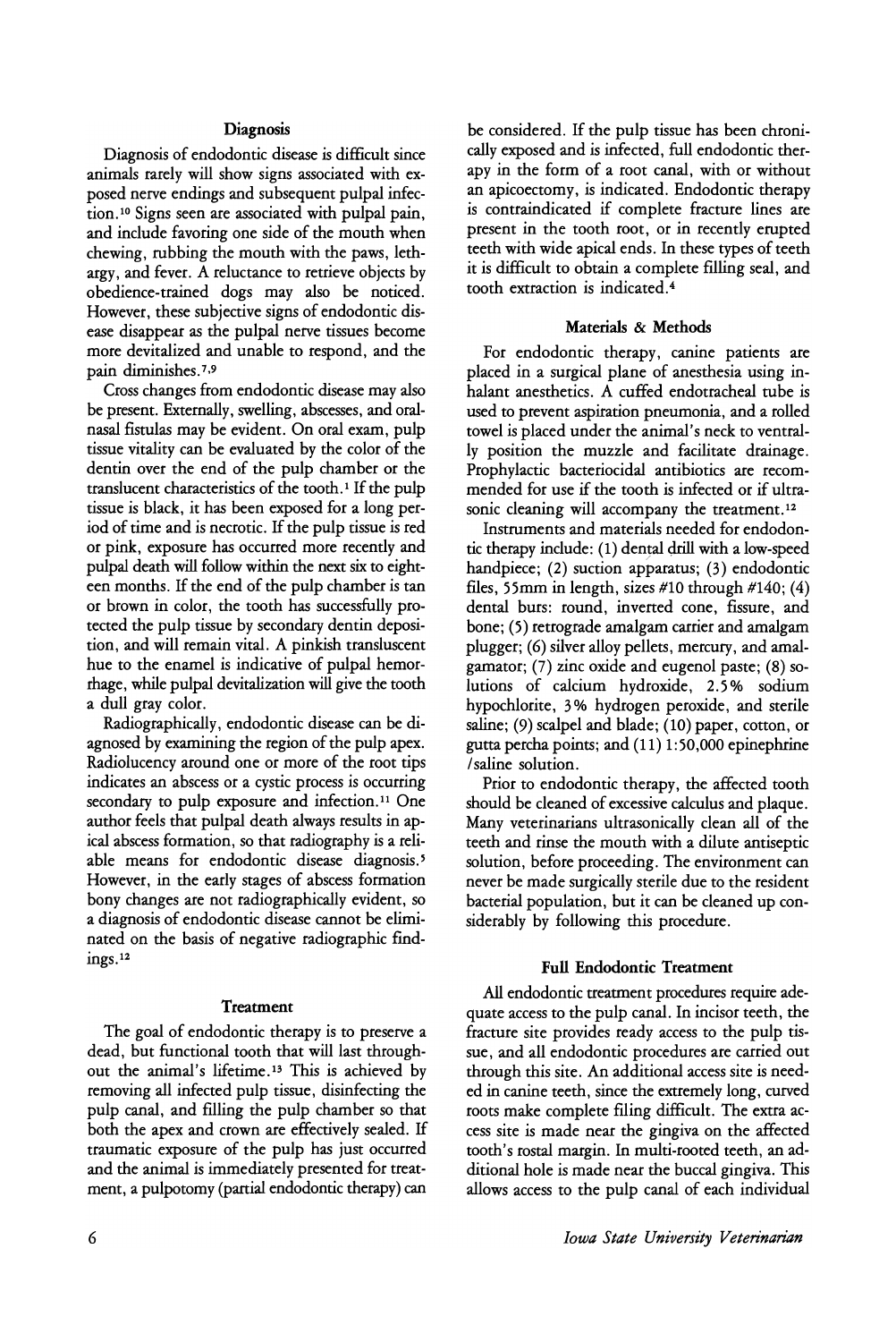root. The veterinarian can then completely file, disinfect, and fill each root without having to remove a large portion of the tooth crown.

Access holes are created with a low-speed handpiece and dental drill. The handpiece operates at 0-30,000 rpm, is powered on compressed air or electricity, and is cooled by a continuous stream of water. These handpieces are preferred over the highspeed handpieces (which operate at speeds in excess of 250,000 rpm) because they are easier to control and create fewer complications. <sup>14</sup>

The burs used to create access holes are made of either carbide or steel. Carbide burs are recommended because they are stiffer and stronger than steel burs, and do not dull or rust as rapidly as steel. <sup>14</sup> A round bur is generally used for making endodontic access holes, while an inverted cone bur is useful for sealing amalgam fillings. Bone and fissure burs are used for penetrating bone and removing pieces of tissue (Figure 3).

Once access to the pulp canal is gained, the pulp tissue is mechanically removed from the tooth by hand. Endodontic files 55mm in length are inserted into the access sites, rotated clockwise until they are seated snugly within the canal, and then removed using gende traction and no rotation (Figure 4). The smallest diameter file, a  $#10$ , is used to start the preparation. Successively larger files are used until only white dentinal shavings are drawn out of the pulp canal. During the filing procedure, the canal is flushed with 3% hydrogen peroxide, sterile saline, and 2.5 % sodium hypochlorite solutions.

The hydrogen peroxide and saline flushes mechanically remove debris from within the pulp chamber and lubricate the chamber walls, making it easier to file the canal. The sodium hypochlorite dissolves organic tissue and is used as a final rinse to neutralize the peroxide flushes, preventing oxygen liberation in the periapical tissues and a resultant emphysema. <sup>13</sup> The canal is dried with sterile paper or cotton points, and is ready to be filled and sealed.

There are two primary methods used for filling and sealing a root canal. No longterm follow-up studies have been done comparing the two procedures in the dog; however, both are used frequently and with high degrees of success. <sup>13</sup>

The first technique involves insertion of gutta percha cones into the root canal to obturate dead space. The cones are dipped in root canal sealer or cement, then compressed into the canal using a root canal spreader. The gutta percha filling is covered with dental cement, and the crown is restored using amalgam or composite material (Figure 5). This procedure is preferred by some veterinary dentists because the filling can be removed easily if any corrections or retreatments are required. <sup>13</sup> Also, the gutta percha filling does not dissolve in oral fluids, and is well tolerated by adjacent tissues. However, the quality and durability of the apical seal using gutta percha cones has been questioned. <sup>18</sup>

The second method of filling the pulp canal utilizes root canal cement only. A mixture of zinc oxide and eugenol paste (Tubli-sealb) is injected



FIGURE 3: Endodontic burs. A, Rosehead (Round) Bur; B, Inverted Cone Bur; and C, Fissure Bur. l7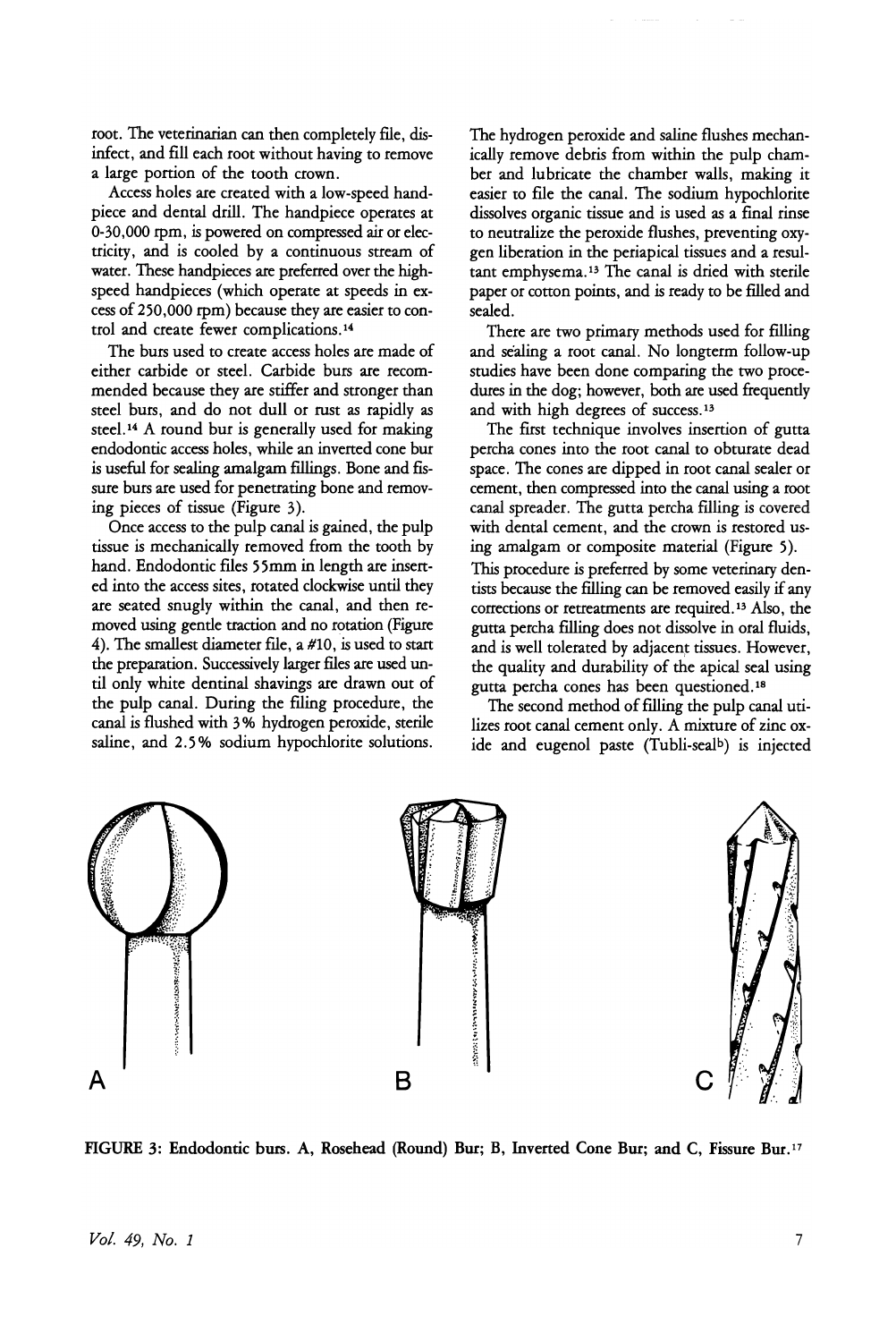and the same of the same of the same of the same of the same of the same of the same of the same of the same of the same of the same of the same of the same of the same of the same of the same of the same of the same of th

FIGURE 4: Extirpation of pulp tissue using a #10 endodontic file. <sup>17</sup>

slowly into the pulp canal using a 3-ml syringe and a 20-gauge needle. The needle is gradually withdrawn as the pulp canal is filled. Any air bubbles present in the cement are removed by passing cotton points into the canal and forcing the filling material to the pulp apex. Care must be taken not to push medicament past the root apex, as this may cause irritation and require surgical intervention later in the form of an apicoectomy.8 Once the root canal filling has hardened, an inverred cone bur is used to carve a seat in the access site for an amalgam cap. A lip in the dentin is made to retain the amalgam and to insure a hermetic seal at the apex. <sup>15</sup>

Amalgam is a dental restorative material used for

sealing root canals and restoring crowns. Its alloy is composed of silver, tin, copper, and zinc. Mercury is combined with the alloy in an amalgamator, which activates the alloy and converrs it into the more familiar silver filling. <sup>16</sup> After the amalgamation process, the silver amalgam is pliable for only three to five minutes, so the veterinarian must work quickly to place the amalgam cap. The soft amalgam mixture is placed in the root canal preparation using an amalgam carrier, then packed tight with an amalgam condenser and firm hand pressure. It is imperative that the filling site be dry during the procedure to prevent filling loss.



FIGURE 5: Technique using gutta-percha pins to fill a root canal. <sup>17</sup>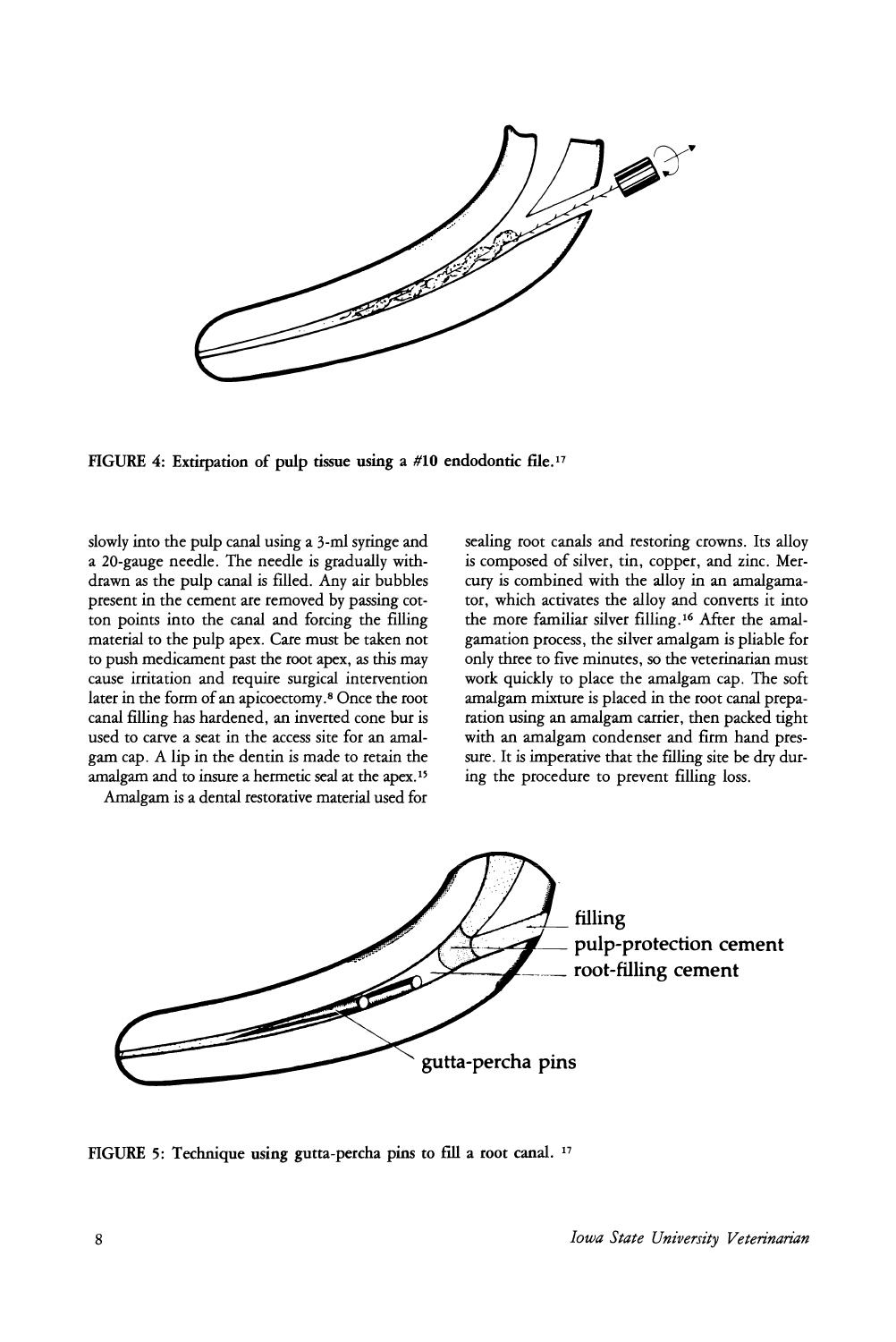#### Apicoectomy

In fractured canine teeth, an apicoectomy is done in addition to the root canal.<sup>4</sup> An apicoectomy is the surgical exposure and removal of the root apex. This procedure enables the veterinarian to remove all necrotic apical pulp tissue which is inaccessible with endodontic files, due to the excessive length and curvature of the canine pulp canal. It has been suggested that a 20-30% failure rate can be expected three years after canine root canal therapy is done if an apicoectomy is not performed. <sup>4</sup> ,17 Therefore, most veterinary dentists include this procedure in their standard endodontic therapy for canine teeth.

The approach for an apicoectomy in the maxilla and mandible varies due to anatomic differences. The apex of the upper canine tooth is found directly above the first premolar and on the convexity caused by the underlying tooth.<sup>11</sup> A lateral approach is used in this tooth. Access to the apex of the lower canine tooth is from a ventral approach, since the middle mental foramen is lateral to the tooth. The apex is usually found around 6mm lateral to the posterior limit of the mandibular symphysis.<sup>11</sup>

For a maxillary canine tooth apicoectomy, an 8mm eliptical incision is made in the gingiva overlying the root apex (Figure 6). Periosteum is elevat-



FIGURE 6: Apicoectomy of an upper canine tooth. A & B, A gingival flap is created over the root apex using a scalpel and blade; C, Bone overlying the root and the apex of the root are removed using a fissure bur; D, The apicoectomy site is sealed off from the environment using an amalgam seal.<sup>13</sup>

*Vol.* 49, *No. 1* 9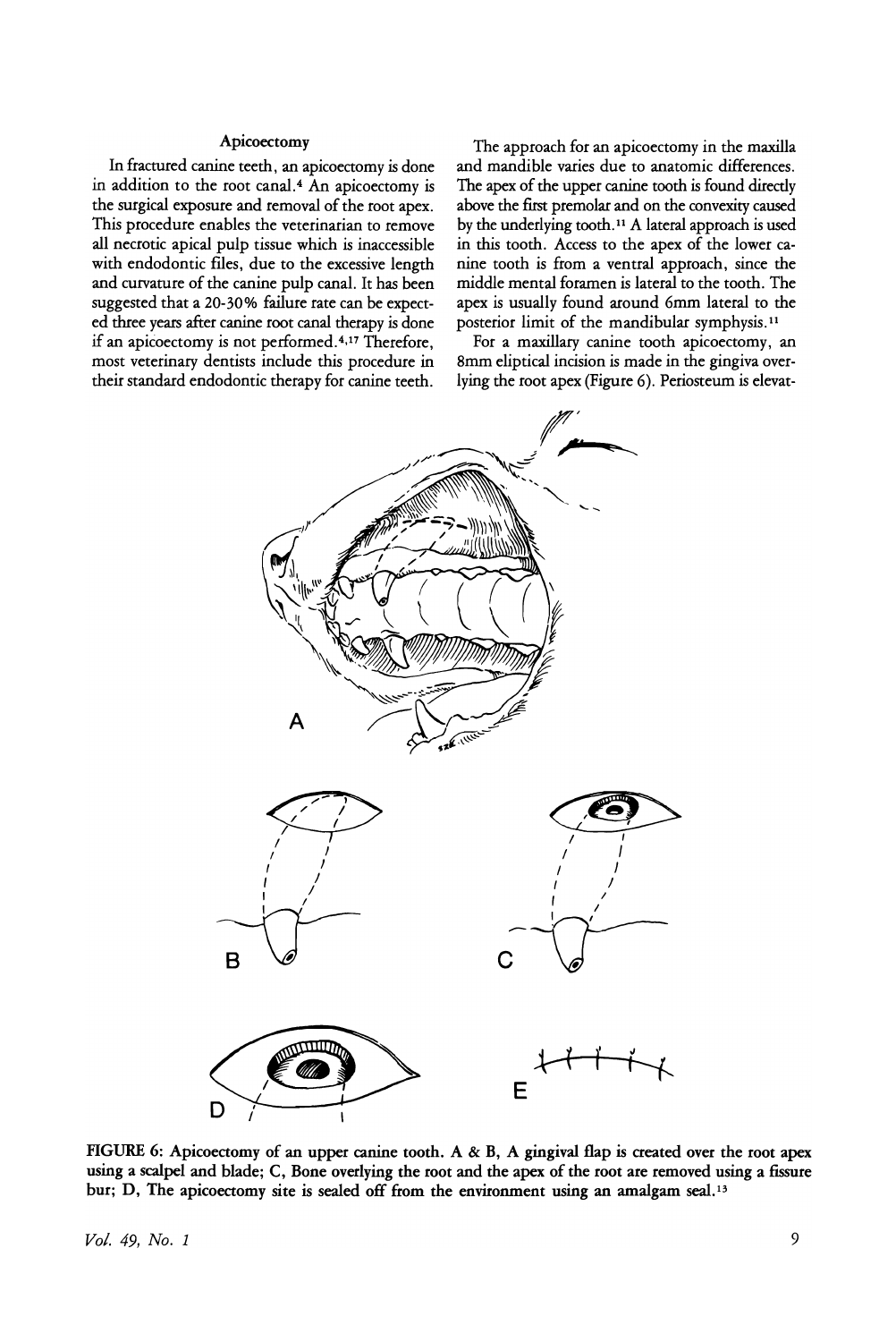ed to produce a gingival flap, and hemorrhage is controlled by local infiltration of a 1:50,000 solution of epinephrine to saline. A bone bur and lowspeed drill are used to remove maxillary bone. Necrotic apical root tissue is curretted out or removed using a fissure bur. Proper technique requires removal of 3-4mm of root tip.18 The root canal is disinfected and dried, and the pulp apex access site is sealed with amalgam. Mter the amalgam has hardened, the gingival flap is sutured closed, and the remainder of the root canal is filled in a retrograde manner using zinc oxide and eugenol paste. Amalgam is also used to seal the crown access site.

The approach to a mandibular canine is a two inch incision along the ventral border of the mandible, with the center of the incision overlying the posterior margin of the mandibular symphysis. <sup>19</sup> Periosteum is elevated laterally and medially, and a bone bur is used to remove mandibular bone. The ideal access point is determined by evaluating a radiograph taken with an endodontic file placed in the root canal. <sup>18</sup> The root apex is removed by using the bone bur or curettage, and fuled in a retrograde manner as described previously.

Post-operatively, minimal care is required. The

degree of intraoperative hemostasis determines the amount of post-operative swelling, which is usually minimal. Dogs resume normal mastication as soon as the anesthetic has worn off. Antibiotics are usually unnecessary, as infections are rare. <sup>18</sup>

#### Treatment of Multi-rooted Teeth

Access to the roots of multi-rooted teeth in dogs may require removal of a large part of the crown.<sup>13</sup> Endodontic therapy is made easier by amputating the smaller roots. In maxillary fourth premolars, the short mesial palatal root is amputated. Failure of endodontic therapy in this tooth usually occurs because the veterinarian was unable to get a complete seal on the end of the mesial root.<sup>16</sup> After the root is removed, the defect is sealed with an amalgam restoration, and the remainder of the tooth is filled using zinc oxide and eugenol paste.

#### Pulpotomy

If an animal is available for treatment immediately following traumatic exposure- of the tooth pulp, a pulpotomy can be considered. In this procedure, the pulp is removed only from the crown portion of the tooth. Calcium hydroxide paste is placed



FIGURE 7: Schematic view of a pulpotomy. A, Tooth prior to treatment; B, Removal of superficially injured pulp; C, Enlargement of the preparation using an inverted cone bur and a rosehead bur; and D, Sealing the pulp canal.<sup>17</sup>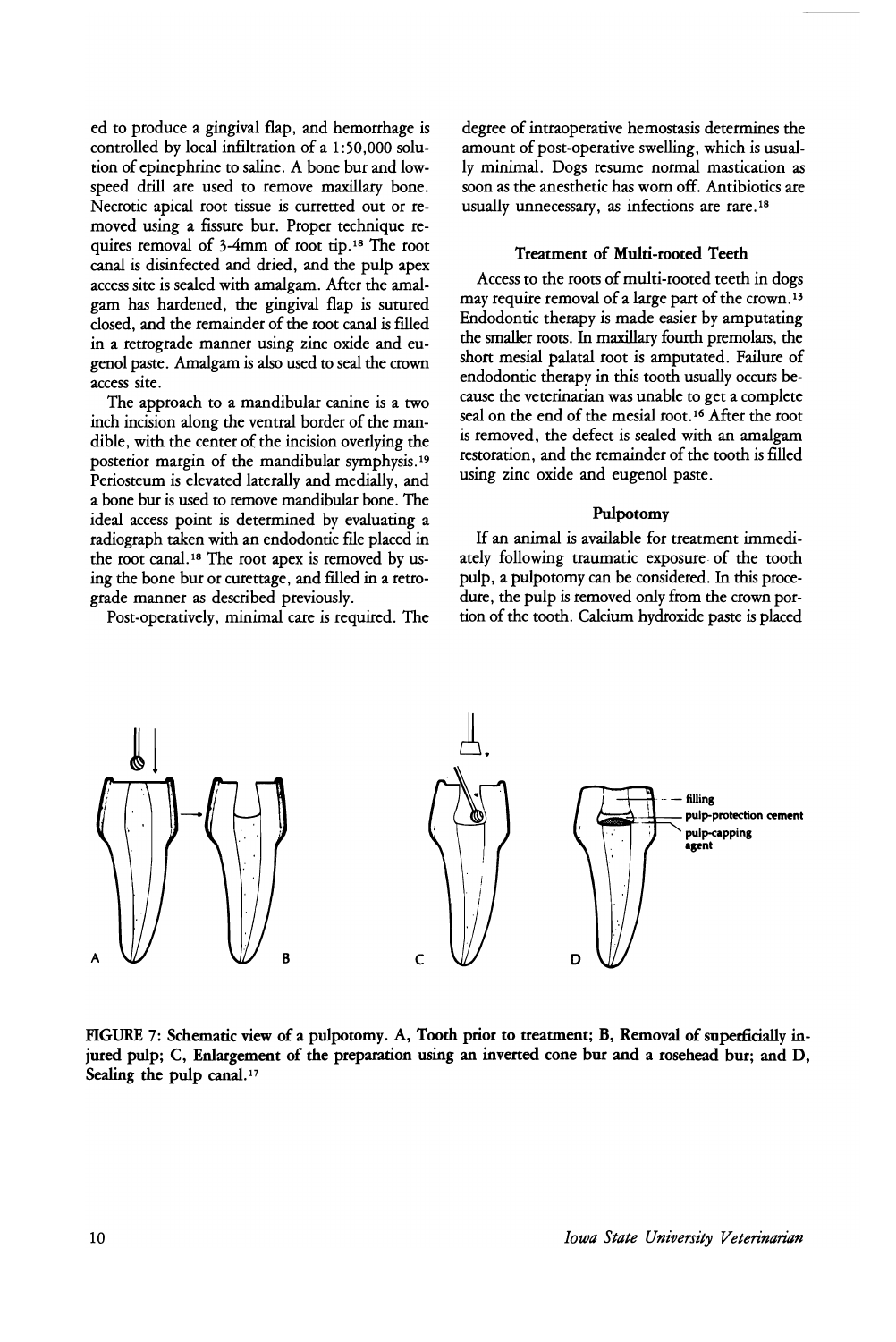over the remaining pulp tissue, followed by a zinc oxide and eugenol dental cement. A seal of dental amalgam is placed in the crown defect (Figure 7). A longterm failure rate of 20% has been reported using this technique in dogs.<sup>13</sup> In contrast, full endodontic therapy takes only a few minutes longer and is less likely to fail. The advantage of a pulpotomy is its potential use in immature animals, since it may permit continued tooth development.<sup>13</sup>

### Summary

The importance of maintaining a complete, functional set of teeth in the dog cannot be overemphasized. A dog's teeth are essential not only for food prehension and mastication, but also for protection, personal hygiene, and for grasping and moving objects (i.e. puppies, balls, and unconscious people). Unnecessary extraction or avulsion of portions of the canine dentition serves only to reduce the dog's functional capacity.

The usefulness of working dogs is greatly reduced by tooth loss and infection. Hunting breeds which readily retrieve game are often unwilling to carry the prey in their mouths due to the pain. <sup>9</sup> A loss of teeth in trained guard dogs and common watchdogs renders them ineffective, since they rely on their teeth to be physical and psychological weapons. <sup>18</sup> More commonly, a reduction in overall stamina of the dog is seen, which may nearly incapacitate a herding, tracking, or racing dog.

The health status and longevity of the dogs with endodontic disease is also compromised. <sup>18</sup> A lowgrade tooth infection severly stresses the body's immune system by exposing it to bacteria and toxic by-products for prolonged periods of time. This increased stress on the body leads to poor health, lethargy, and fatigue. In addition, a spread of infection to other sites in the body can also occur, causing secondary infections of the organs that may jeopardize the animals's life. Stabilization of fractured or infected teeth is also desirable from a cosmetic and aesthetic viewpoint. Show dogs and breeding animals must appear healthy and wellcared for if they are to bring recognition to their owners. No one is interested in purchasing an animal that has dental disease. In the same way, pet owners want their dogs to look and smell nice so that they are pleasant to be around. If the dogs have signs of dental disease such as halitosis, excessive salivation, and teeth which are discolored, broken, or missing, there is no incentive for the owner to spend time with them.

Because endodontic therapy for animals is becoming more popular and economical, there is no reason for a dog to suffer for long periods of time from endodontic disease. Root canal procedures are relatively painless for the animal, and easy to perform if the veterinarian has the proper equipment, minimal training, and patience. The success rate of root canal therapy in the dog is high, with authors reporting success rates of 80% to 100%. An increased number of veterinary dental books, articles, and equipment is also available to help the practitioner get into the field of dentistry. In addition, owners are beginning to request endodontic therapy for their dogs.

Client education and prophylactic dental treatment should go hand-in-hand with endodontic therapy. Biannual check-ups and ultrasonic tooth cleaning are very useful in the prevention and early detection of dental disease. Informational pamphlets about periodontal disease and diet help inform the client about potential dental problems. Regular cleaning of the dog's teeth using a toothbrush or cloth and baking soda will also allow the client to get involved in their pet's dental care.

Because of the excellent endodontic procedures available, endodontic therapy in the form of tooth extraction should be used only as a last reson. Preservation of a complete, healthy set of teeth in the dog should always be a primary goal.

#### **REFERENCES**

- 1. Ross DL: The oral cavity. In: Theran P. (ed): Diseases of the gastrointestinal system. *Current Veterinary Therapy VI: Small Animal Practice.* Philadelphia: WB Saunders. pp. 921-924. 1977.
- 2. Tholen M: Veterinary restorative dentistry  $-1$ : basic principles. *VMSAC.* 78(12): 1875-1880. 1983.
- 3. Dorn AS: Dentistry in the geriatric dog. In: Brace]] (ed.): *The Veterinary Clinics ofNorth America.' Small Animal Practice.* Vol II, No.4. Philadelphia: WB Saunders. pp. 689-704. 1981.
- 4. Ross DL. Canine endodontic therapy. *jAVMA* 180:356-357. 1982.
- 5. Colmery BH: Dentistry. In: Bojrab ]M (ed.): Pathophysiology in Small Animal Surgery. Philadelphia: Lea & Febiger. pp. 78-83. 1981.
- 6. Colmery BH: Dental techniques. In: Frost P, Richards LW. (eds.): General Small Animal Surgery. Philadelphia: ]B Lippincott. pp. 1043-1046. 1985.
- 7. Harvey CE: Diseases of oral cavity and pharynx. In: Slatter DH (ed.): *Textbook.of Small Animal Surgery.* Vol I. Philadelphia: WB Saunders. pp. 611-615. 1985.
- 8. Shagam EV: Step by step endodontic techniques in exotic animal dentistry. In: Fowler ME (ed.): *Proceed* $ins - 1983$  *Annual Meeting AAZV*, *Tampa*, *FL.* pp. 11-13. 1983.
- 9. Ross DL: Veterinary dentistry. In: Ettinger S] (ed.): *Textbook ofVeterinary Internal Medicine.* Philadelphia: WB Saunders. pp. 1059-1062. 1975.
- 10. Frost P: Canine dentistry a compendium. Day Communications. pp. 46-51. 1985.